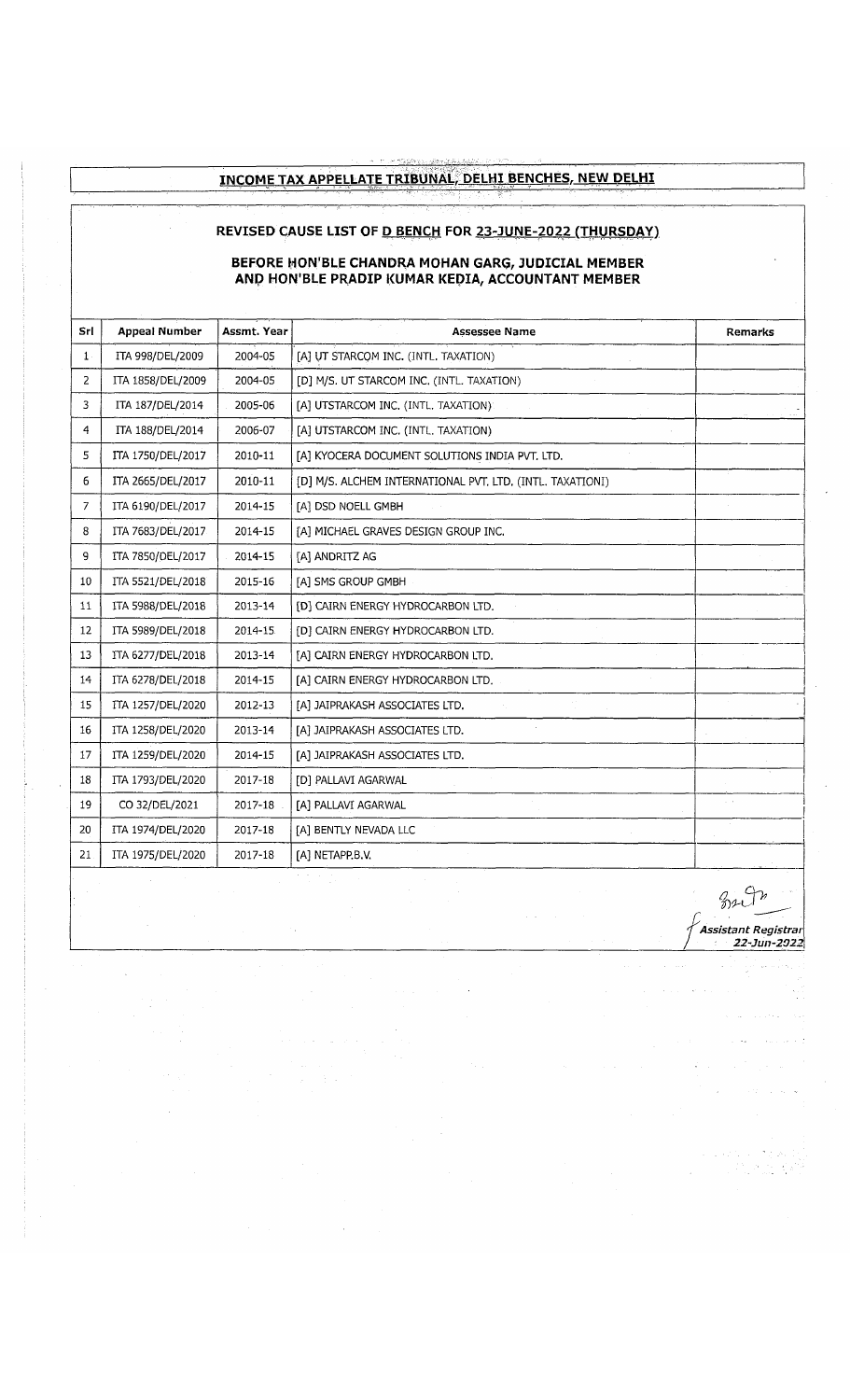## **INCOME TAX APPELLATE TRIBUNAL, DELHI BENCHES, NEW DELHI**

#### **REVISED CAUSE LIST OF E BENCH FOR 23-JUNE-2022 (THURSDAY)**

#### **BEFORE HON'BLE SAKTDIT DEY, JUDICIAL MEMBER AND HON'BLE ANADEE NATH MISSHRA, ACCOUNTANT MEMBER**

| Srl            | <b>Appeal Number</b> | Assmt. Year | <b>Assessee Name</b>                           | Remarks |
|----------------|----------------------|-------------|------------------------------------------------|---------|
| $\mathbf{1}$   | CO 218/DEL/2012      | 2007-08     | [A] M/S. NEW WORLD BUILDCON PVT. LTD.          |         |
| $\overline{2}$ | CO 120/DEL/2015      | 2006-07     | [A] M/S NEW WORLD BUILDCON PVT. LTD.           |         |
| 3              | ITA 4010/DEL/2011    | 2008-09     | [D] M/S. NEW WORLD BUILDCON PVT. LTD.          |         |
| $\mathbf 4$    | ITA 4011/DEL/2011    | 2007-08     | [D] M/S. NEW WORLD BUILDCON PVT. LTD.          |         |
| 5              | ITA 5051/DEL/2012    | 2006-07     | [D] M/S NEW WORLD BUILDCON PVT. LTD.           |         |
| 6              | ITA 5241/DEL/2015    | 2011-12     | [A] WAVE INDUSTRIES PVT. LTD.                  |         |
| 7              | ITA 5658/DEL/2015    | 2011-12     | [D] M/S. ANSAL PHALAK INFRASTRUCTURE PVT. LTD. |         |
| 8              | ITA 6532/DEL/2015    | 2008-09     | [D] M/S. INX NEWS PVT. LTD.                    |         |
| 9              | ITA 6533/DEL/2015    | 2010-11     | [D] M/S. INX NEWS PVT. LTD.                    |         |
| 10             | ITA 6534/DEL/2015    | 2011-12     | [D] M/S. INX NEWS PVT. LTD.                    |         |
| 11             | ITA 3960/DEL/2016    | 2010-11     | [D] SMT. MADHU GOEL                            |         |
| 12             | ITA 6312/DEL/2017    | 2009-10     | [D] NEELKAMAL IMPEX P.LTD                      |         |
| 13             | ITA 402/DEL/2018     | 2014-15     | [A] DR. OM PRAKASH                             |         |
| 14             | ITA 1657/DEL/2018    | 2014-15     | [D] MEERUT DEVELOPMENT AUTHORITY               |         |
| 15             | ITA 3493/DEL/2018    | 2007-08     | [A] MODI RUBBER LTD.                           |         |
| 16             | ITA 3519/DEL/2018    | 2007-08     | [D] MODI RUBBER LTD.                           |         |
| 17             | ITA 5215/DEL/2018    | 2018-19     | [A] ONE WORLD FOUNDATION                       |         |
| 18             | ITA 7159/DEL/2018    | 2015-16     | [D] NEWTRAMAX HEALTHCARE                       |         |
| 19             | ITA 1728/DEL/2019    | 2008-09     | [A] MOHD. SHAHNAWAZ                            |         |
| 20             | ITA 1729/DEL/2019    | 2009-10     | [A] MOHD. SHAHNAWAZ                            |         |
| 21             | ITA 1730/DEL/2019    | 2010-11     | [A] MOHD. SHAHNAWAZ                            |         |
| 22             | ITA 1731/DEL/2019    | 2011-12     | [A] MOHD. SHAHNAWAZ                            |         |
| 23             | ITA 1732/DEL/2019    | 2012-13     | [A] MOHD. SHAHNAWAZ                            |         |
| 24             | ITA 1733/DEL/2019    | 2013-14     | [A] MOHD. SHAHNAWAZ                            |         |
| 25             | ITA 1734/DEL/2019    | 2014-15     | [A] MOHD. SHAHNAWAZ                            |         |
| 26             | ITA 1877/DEL/2019    | 2008-09     | [D] MOHD. SHAHNAWAZ                            |         |
| 27             | ITA 1878/DEL/2019    | 2009-10     | [D] MOHD. SHAHNAWAZ                            |         |
| 28             | ITA 1879/DEL/2019    | 2010-11     | [D] MOHD. SHAHNAWAZ                            |         |
| 29             | ITA 1880/DEL/2019    | 2011-12     | [D] MOHD. SHAHNAWAZ                            |         |
| 30             | ITA 1881/DEL/2019    | 2012-13     | [D] MOHD. SHAHNAWAZ                            |         |
| 31.            | ITA 1882/DEL/2019    | 2013-14     | [D] MOHD. SHAHNAWAZ                            |         |
| 32             | ITA 1883/DEL/2019    | 2014-15     | [D] MOHD. SHAHNAWAZ                            |         |
| 33             | ITA 6353/DEL/2017    | 2013-14     | [A] MONNET POWER CO. LTD                       |         |
| 34             | ITA 3056/DEL/2019    | 2015-16     | [D] LAKSHMIPAT SINGHANIA EDUCATION FOUNDATION  |         |
|                |                      |             |                                                |         |

*/ Assistant Registrar 22-Jun-2022*

<file:///C:/JudiSIS/DELH>l--CL-2022Jun23.htm 1/2